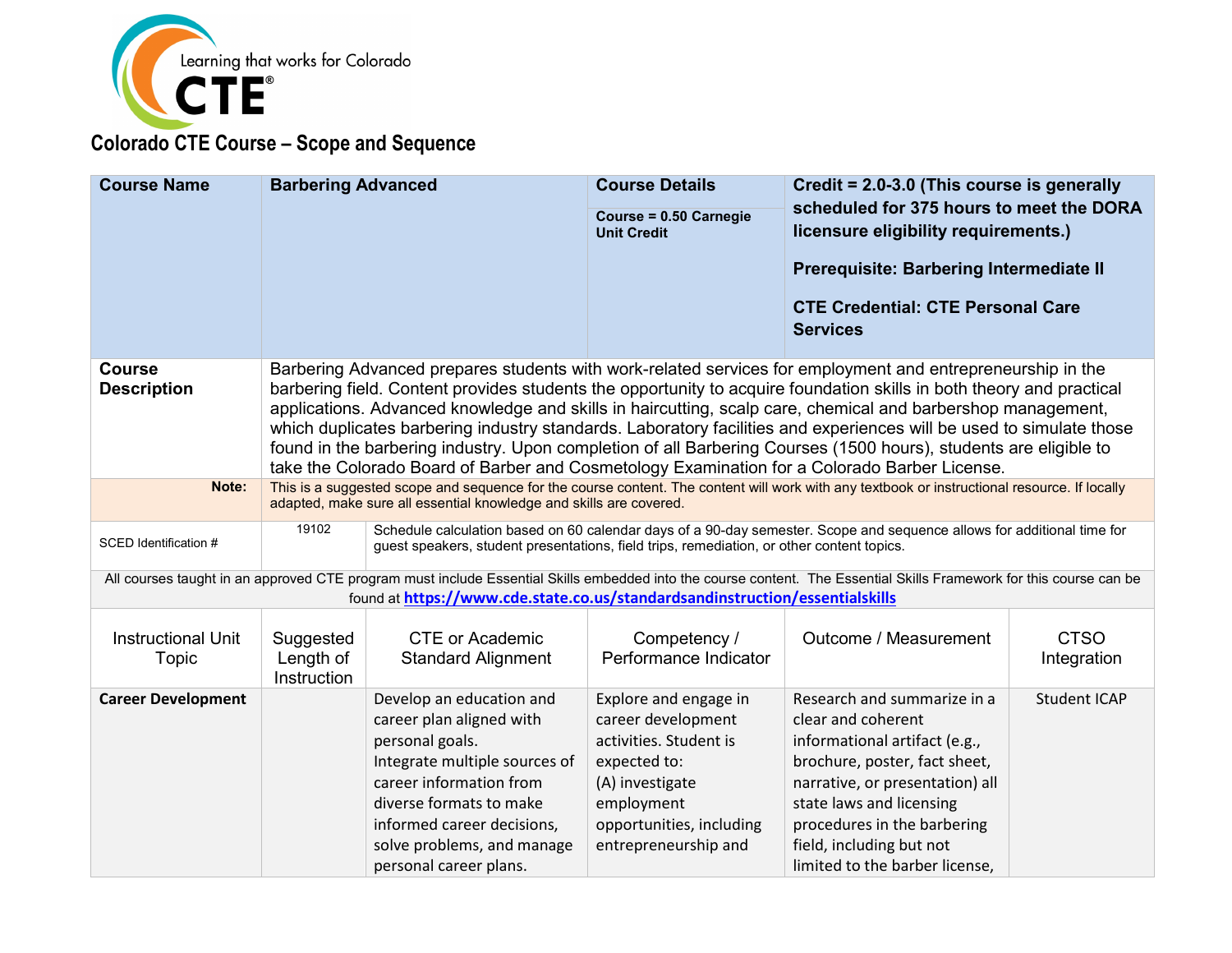

|  | shop<br>ownership/management;<br>(B) evaluate data or<br>outcome of a broad<br>range of personal care<br>services; and<br>(C) understand career<br>pathways and training<br>and licensing<br>requirements for<br>barbering professionals in<br>Colorado. | shop license, instructor<br>license, and<br>cosmetology/barber school<br>license.<br>Develop a personal<br>graduation plan that includes<br>steps to transition into<br>postsecondary or into a shop<br>or salon service. Explain the<br>process for submission of<br>licensure application to<br>DORA Office of Cosmetology<br>and Barbering and the<br>detailed steps it will take to<br>prepare and pass certification<br>and become a licensed<br>barber in Colorado.<br>Search for resumes of<br>professional barbers from<br>websites of institutions,<br>organizations, or professional<br>networks. Discuss what is<br>typically included in the<br>resumes of professionals,<br>compare and contrast several<br>examples, and create a<br>personal resume modeled<br>after elements identified in<br>the search.<br>Explore the job market, |  |
|--|----------------------------------------------------------------------------------------------------------------------------------------------------------------------------------------------------------------------------------------------------------|------------------------------------------------------------------------------------------------------------------------------------------------------------------------------------------------------------------------------------------------------------------------------------------------------------------------------------------------------------------------------------------------------------------------------------------------------------------------------------------------------------------------------------------------------------------------------------------------------------------------------------------------------------------------------------------------------------------------------------------------------------------------------------------------------------------------------------------------------|--|
|  |                                                                                                                                                                                                                                                          | research potential<br>employers, write a cover                                                                                                                                                                                                                                                                                                                                                                                                                                                                                                                                                                                                                                                                                                                                                                                                       |  |
|  |                                                                                                                                                                                                                                                          | letter for the specific career                                                                                                                                                                                                                                                                                                                                                                                                                                                                                                                                                                                                                                                                                                                                                                                                                       |  |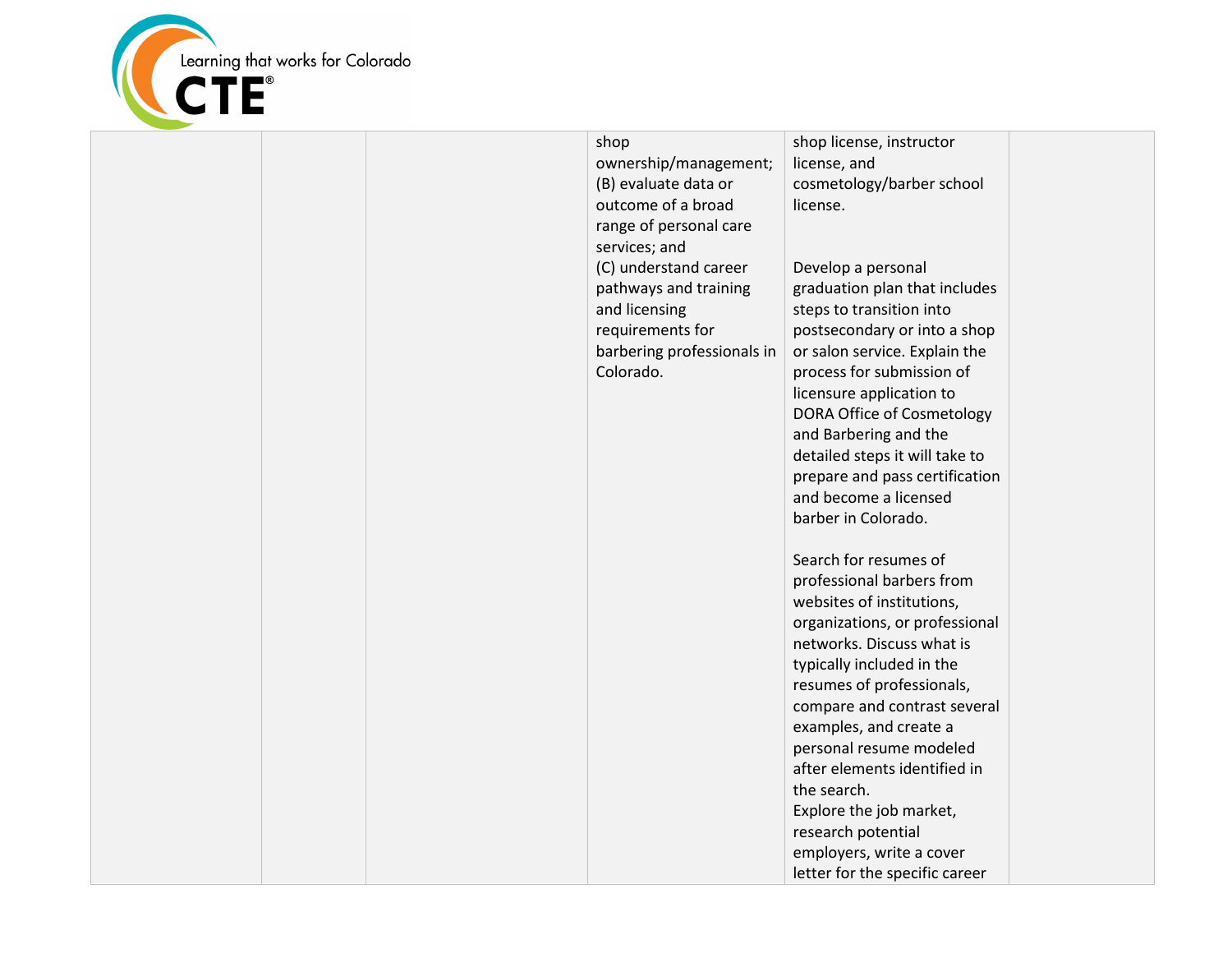

|                                              |                                |                           | focus that is the best match     |  |
|----------------------------------------------|--------------------------------|---------------------------|----------------------------------|--|
|                                              |                                |                           | for your skills for success, and |  |
|                                              |                                |                           | organize your portfolio for      |  |
|                                              |                                |                           | employment. Practice the         |  |
|                                              |                                |                           | interview process using the      |  |
|                                              |                                |                           | employment portfolio.            |  |
| Safety, Sanitation, and                      | Understand and apply safety,   | Careers in barbering and  | Identify personal and jobsite    |  |
| <b>Efficient Work Practices</b>              | sanitation, and efficient work | cosmetology include all   | safety hazards and               |  |
| (These standards may                         | practices for cosmetology      | aspects of sterilization  | demonstrate practices for        |  |
| be embedded into the                         | professionals.                 | and sanitation            | safe and healthy work            |  |
| individual practice<br>areas or covered as a |                                | procedures and personal   | environments. Accurately         |  |
| stand-alone unit)                            | Demonstrate health and         | care services, including  | read, interpret, and             |  |
|                                              | safety procedures,             | hair care, and skin care. | demonstrate adherence to         |  |
|                                              | regulations, and personal      | Students will be expected | safety rules, including but not  |  |
|                                              | health practices and           | to develop an             | limited to rules pertaining to   |  |
|                                              | determine the meaning of       | understanding of the      | Occupational Safety and          |  |
|                                              | symbols, key terms, and        | technical knowledge and   | <b>Health Administration</b>     |  |
|                                              | domain-specific words and      | skills needed for success | (OSHA) and Environmental         |  |
|                                              | phrases as related to the      | in the personal care      | Protection Agency (EPA)          |  |
|                                              | Beauty Industry workplace      | services industry         | guidelines, and state and        |  |
|                                              | environment.                   | including:                | national code requirements.      |  |
|                                              |                                | (A) Demonstrate the       | Be able to distinguish           |  |
|                                              | Use health and safety          | development of            | between rules and explain        |  |
|                                              | practices for storing,         | procedures of a safe and  | why certain rules apply.         |  |
|                                              | cleaning, and maintaining      | healthy work              |                                  |  |
|                                              | tools, equipment, and          | environment;              | Define and differentiate         |  |
|                                              | supplies.                      | (B) Demonstrate safe      | possible emergencies and         |  |
|                                              |                                | handling and use of       | emergency procedures.            |  |
|                                              |                                | disinfectant products and | Create a disaster and/or         |  |
|                                              |                                | tools;                    | emergency response plan          |  |
|                                              |                                | (C) Explain and/or        | including real-life examples     |  |
|                                              |                                | demonstrate providing all | describing principles and        |  |
|                                              |                                | services in a safe        | practices of infection control   |  |
|                                              |                                | environment, taking       | and blood-borne pathogens        |  |
|                                              |                                | measures to prevent the   | as it applies to EPA, OSHA       |  |
|                                              |                                |                           | and Safety Data Sheets (SDS).    |  |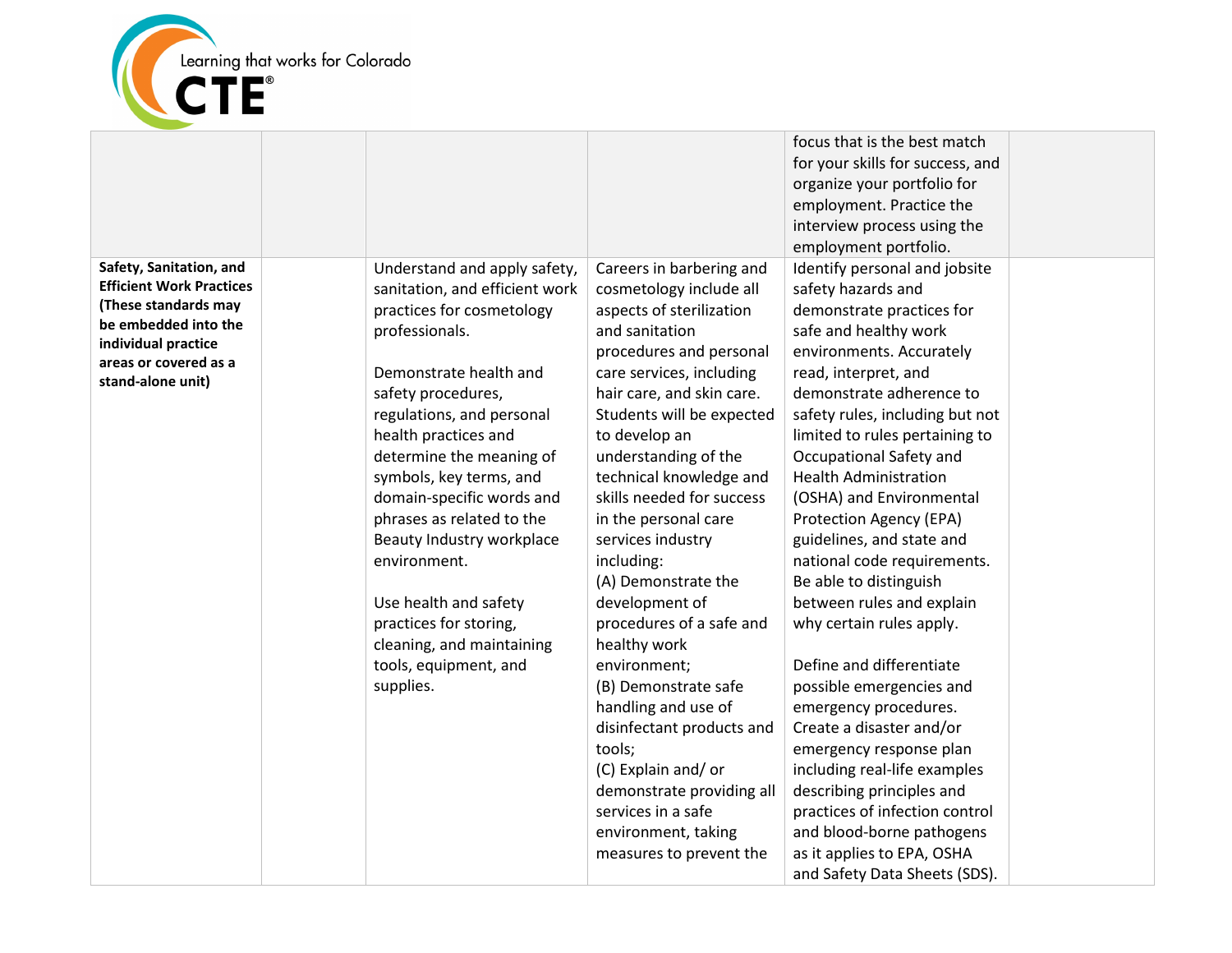

|  | spread of infections and    | Identify decontamination        |  |
|--|-----------------------------|---------------------------------|--|
|  | contagious disease;         | procedures to ensure the        |  |
|  | (D) List the various types  | safety of the client and/or     |  |
|  | and classifications of      | peers in the classroom and      |  |
|  | bacteria;                   | laboratory. Apply work-         |  |
|  | (E) Describe how bacteria   | emergency teamwork              |  |
|  | grow and reproduce;         | procedures and social skills in |  |
|  | (F) Describe the            | following the rules for         |  |
|  | relationship of bacteria to | professional ethics and         |  |
|  | the spread of disease;      | demonstrate a cultural          |  |
|  | (G) Define common           | awareness of hygiene and        |  |
|  | diseases and disorders      | socialized differences by       |  |
|  | encountered by              | using active listening skills.  |  |
|  | cosmetology                 |                                 |  |
|  | professionals and provide   | Demonstrate proper set-up       |  |
|  | brief overview of their     | and operation of equipment      |  |
|  | pathology;                  | and utilization of materials by |  |
|  | (H) Explain and             | mixing chemicals in             |  |
|  | understand the              | appropriate proportions         |  |
|  | importance of               | according to manufacturer's     |  |
|  | decontamination; and        | instructions. Clean and         |  |
|  | (I) Explain the difference  | maintain implements by          |  |
|  | between sanitation,         | using appropriately mixed       |  |
|  | disinfection, and           | chemicals and following the     |  |
|  | sterilization.              | procedures for                  |  |
|  |                             | decontamination of tools.       |  |
|  |                             | Identify appropriate            |  |
|  |                             | chemicals and perform           |  |
|  |                             | disinfecting procedures.        |  |
|  |                             |                                 |  |
|  |                             | Describe, observe, identify,    |  |
|  |                             | and analyze the functions,      |  |
|  |                             | structures, and diseases, and   |  |
|  |                             | disorders of hair and skin.     |  |
|  |                             |                                 |  |
|  |                             |                                 |  |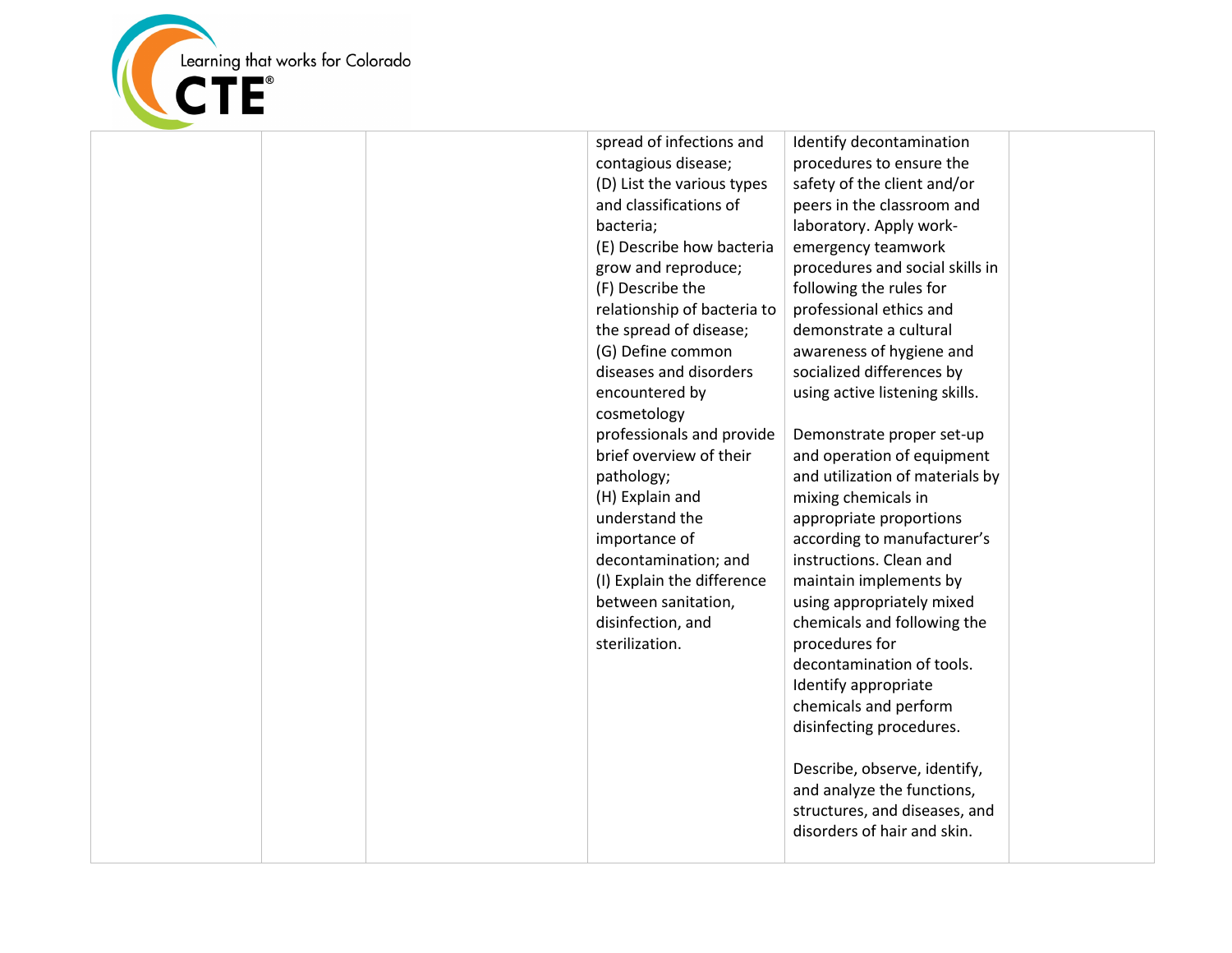

|                                                                           |                                                                                                                     |                                                                                                 | Demonstrate and<br>communicate to the client<br>the proper care of hair and<br>skin through cleanliness,<br>nutrition, and healthful living.<br>Evaluate and demonstrate<br>proper draping, shampooing<br>and conditioning, and rinsing<br>as it applies to safety or<br>diagnosis of clients.<br>Compile, practice, and<br>critique procedures for<br>maintaining a safe and<br>sanitary environment for<br>clients present in a barber or<br>cosmetology facility. Cite<br>information for the<br>Occupational Safety and<br><b>Health Administration</b><br>(OSHA) to identify<br>precautionary guidelines to<br>prevent illness,<br>communicable diseases and<br>injuries. Incorporate safety<br>procedures and complete a<br>safety test with 100 percent<br>accuracy; include exam in<br>course portfolio. |                                                            |
|---------------------------------------------------------------------------|---------------------------------------------------------------------------------------------------------------------|-------------------------------------------------------------------------------------------------|------------------------------------------------------------------------------------------------------------------------------------------------------------------------------------------------------------------------------------------------------------------------------------------------------------------------------------------------------------------------------------------------------------------------------------------------------------------------------------------------------------------------------------------------------------------------------------------------------------------------------------------------------------------------------------------------------------------------------------------------------------------------------------------------------------------|------------------------------------------------------------|
| <b>Personal and</b><br><b>Employability Skills</b><br>for Client Services | Demonstrate effective oral<br>and written communication<br>skills with diverse individuals,<br>including coworkers, | The student<br>demonstrates<br>professional<br>standards/employability<br>skills as required by | SkillsUSA Career Essentials<br>may be used as an<br>assessment for these<br>standards.                                                                                                                                                                                                                                                                                                                                                                                                                                                                                                                                                                                                                                                                                                                           | SkillsUSA<br>Leadership<br>Contests<br>SkillsUSA 4 Pillars |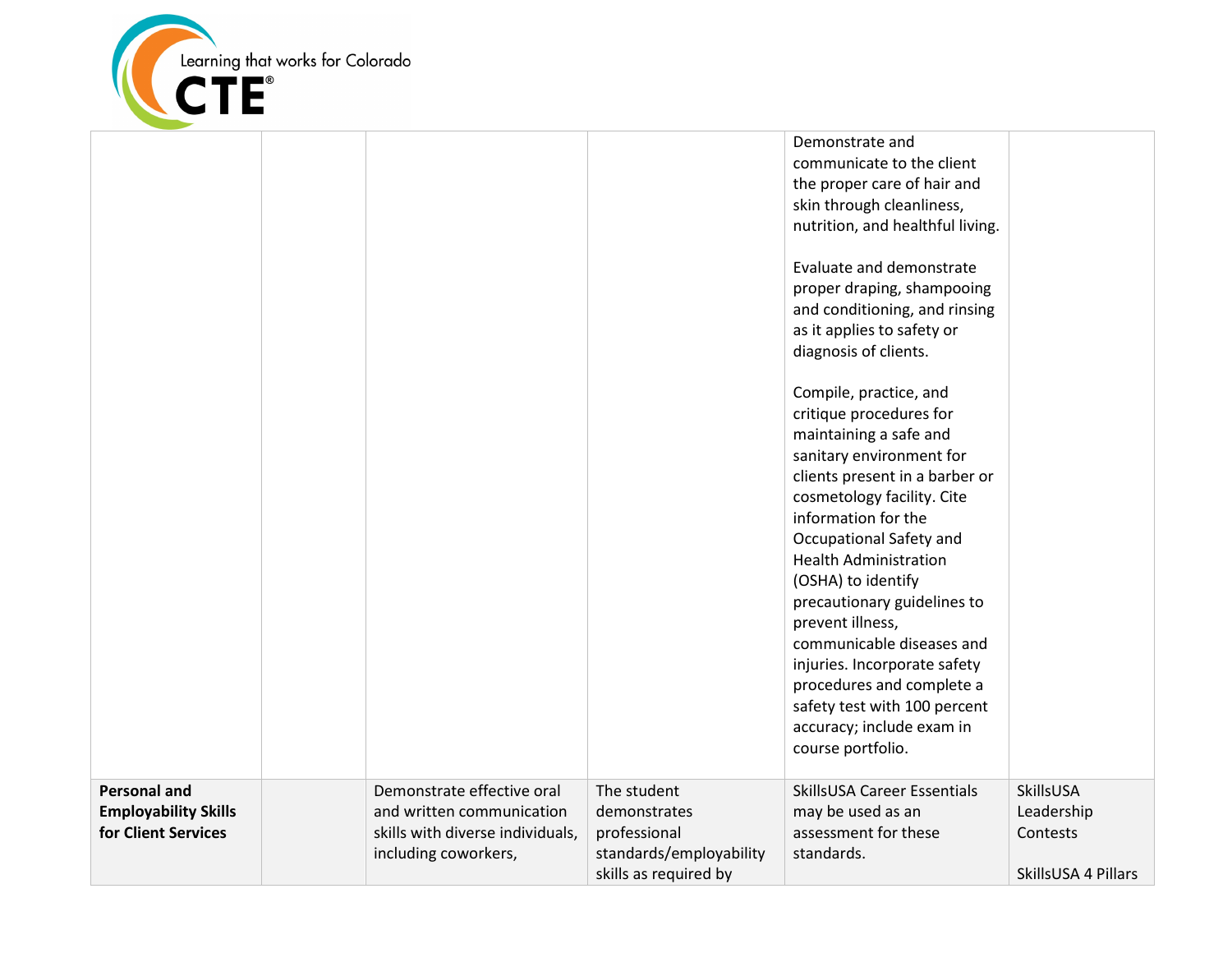

| customers.<br>Understand and apply<br>to:<br>knowledge of business and<br>(A) demonstrate<br>employability skills required<br>of barber professionals.<br>dress appropriately,<br>Acquire and accurately use<br>speak politely, and<br>conduct oneself in a<br>beauty industry terminology<br>and protocols at the career<br>and college readiness level<br>for communicating<br>site;<br>effectively in oral, written,<br>and multimedia formats.<br>be trustworthy by<br>course of action;<br>(C) use conflict-<br>management skills to<br>avoid potential or<br>perceived conflict;<br>oral and written<br>communication skills with<br>diverse individuals,<br>including coworkers,<br>management, and<br>customers;<br>(E) develop skill in | The student is expected<br>for new cosmetology<br>SkillsUSA Career<br>employees including the<br>Essentials<br>following topics.<br>professionalism in how to<br>Cite your evidence and<br>explain how these topics<br>impact each other.<br>a. Importance and<br>manner appropriate for<br>characteristics of<br>professionalism<br>the profession and work<br>b. Developing relationships<br>with clients and how to do so<br>(B) employ the ability to<br>professionally<br>complying with an ethical<br>c. Forms of compensation<br>d. Effective ways to build a<br>client base<br>e. Selling products and<br>services<br>(D) demonstrate effective |
|--------------------------------------------------------------------------------------------------------------------------------------------------------------------------------------------------------------------------------------------------------------------------------------------------------------------------------------------------------------------------------------------------------------------------------------------------------------------------------------------------------------------------------------------------------------------------------------------------------------------------------------------------------------------------------------------------------------------------------------------------|---------------------------------------------------------------------------------------------------------------------------------------------------------------------------------------------------------------------------------------------------------------------------------------------------------------------------------------------------------------------------------------------------------------------------------------------------------------------------------------------------------------------------------------------------------------------------------------------------------------------------------------------------------|
|--------------------------------------------------------------------------------------------------------------------------------------------------------------------------------------------------------------------------------------------------------------------------------------------------------------------------------------------------------------------------------------------------------------------------------------------------------------------------------------------------------------------------------------------------------------------------------------------------------------------------------------------------------------------------------------------------------------------------------------------------|---------------------------------------------------------------------------------------------------------------------------------------------------------------------------------------------------------------------------------------------------------------------------------------------------------------------------------------------------------------------------------------------------------------------------------------------------------------------------------------------------------------------------------------------------------------------------------------------------------------------------------------------------------|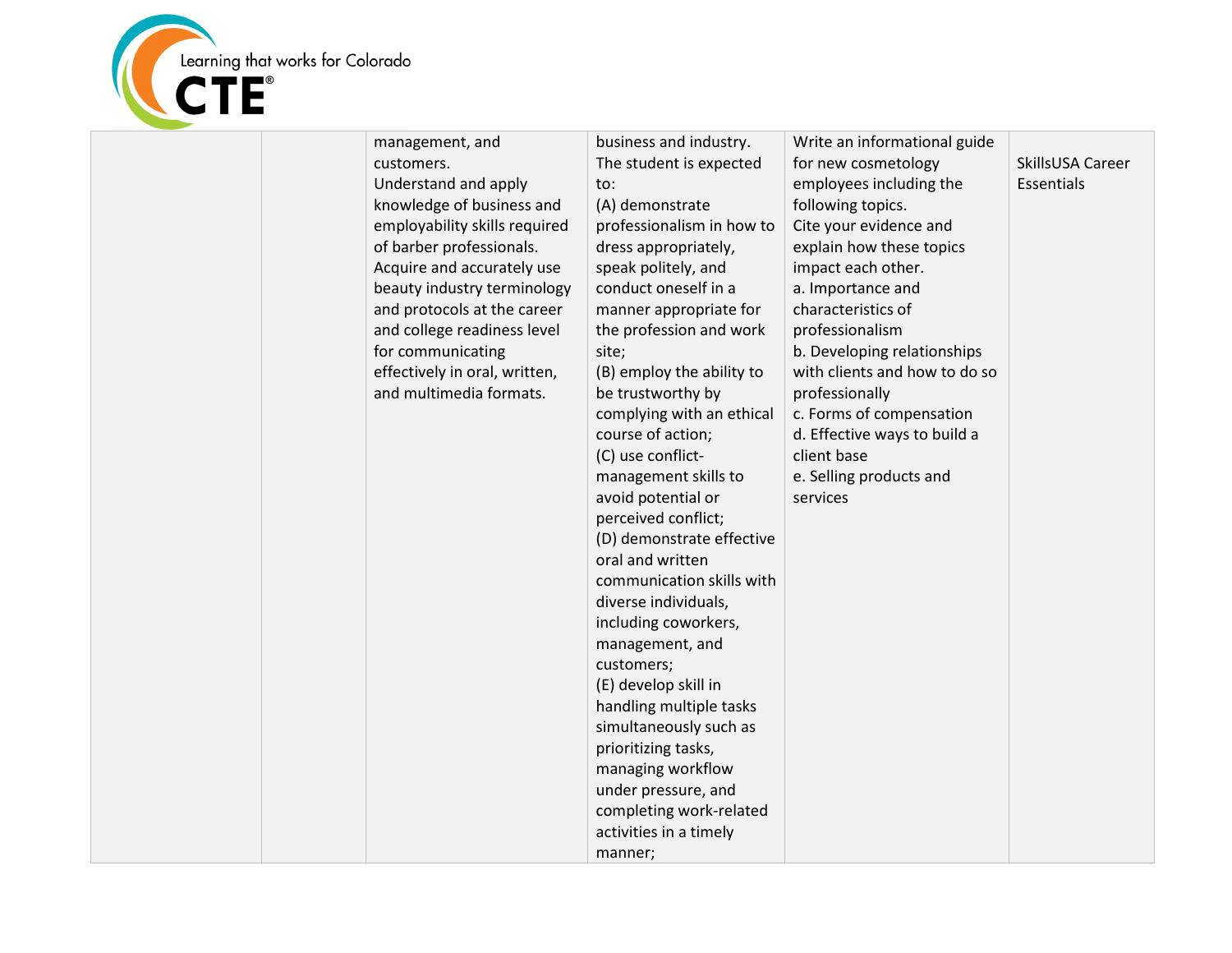

|                        |                                                                                                                                                                                                                                                                | (F) exercise personal<br>ownership over the<br>quantity and quality of<br>individual performance<br>and team assignment;<br>and<br>(G) employ leadership<br>skills within a classroom<br>or community setting to<br>maintain positive<br>relationships.                                                                                                                                                                                                                                                                                            |                                                                                                                                                                                                                                                                                                                                                                                                                                                                                                                                                                                                               |                                                                        |
|------------------------|----------------------------------------------------------------------------------------------------------------------------------------------------------------------------------------------------------------------------------------------------------------|----------------------------------------------------------------------------------------------------------------------------------------------------------------------------------------------------------------------------------------------------------------------------------------------------------------------------------------------------------------------------------------------------------------------------------------------------------------------------------------------------------------------------------------------------|---------------------------------------------------------------------------------------------------------------------------------------------------------------------------------------------------------------------------------------------------------------------------------------------------------------------------------------------------------------------------------------------------------------------------------------------------------------------------------------------------------------------------------------------------------------------------------------------------------------|------------------------------------------------------------------------|
| <b>Client Services</b> | Demonstrate knowledge of<br>practical barber industry<br>skills such as chemical hair<br>services, hair coloring and<br>tinting, skin care, shaving,<br>haircutting or hairstyling.<br>Understand and apply tools<br>and techniques for barbering<br>services. | The student<br>demonstrates an<br>understanding in the use<br>of tools, equipment,<br>technologies, and<br>materials used in<br>barbering and<br>cosmetology. The student<br>is expected to:<br>(A) employ safe and<br>effective use of tools to<br>enhance client services;<br>(B) use ergonomically<br>designed equipment to<br>promote professional<br>efficiency;<br>(C) use available<br>technology sources<br>effective in a professional<br>salon setting; and<br>(D) apply universal<br>precautions in disposal of<br>hazardous materials. | <b>Advanced Hair Services:</b><br>Identify, describe, and<br>effectively demonstrate<br>advanced haircutting<br>techniques while<br>employing implements<br>appropriately.<br>Distinguish between and<br>classify the features behind<br>each of the following<br>concepts:<br>a. Risks and benefits of using<br>specific techniques in the<br>evaluation of clients' hair<br>including but not limited to:<br>scalp care, shampooing,<br>conditioning, draping,<br>sectioning, and specialized<br>treatments.<br>b. Describe decisions behind<br>the selection and<br>maintenance of specific<br>implements. | SkillsUSA<br>Contests:<br>Esthetics<br>Cosmetology<br><b>Nail Care</b> |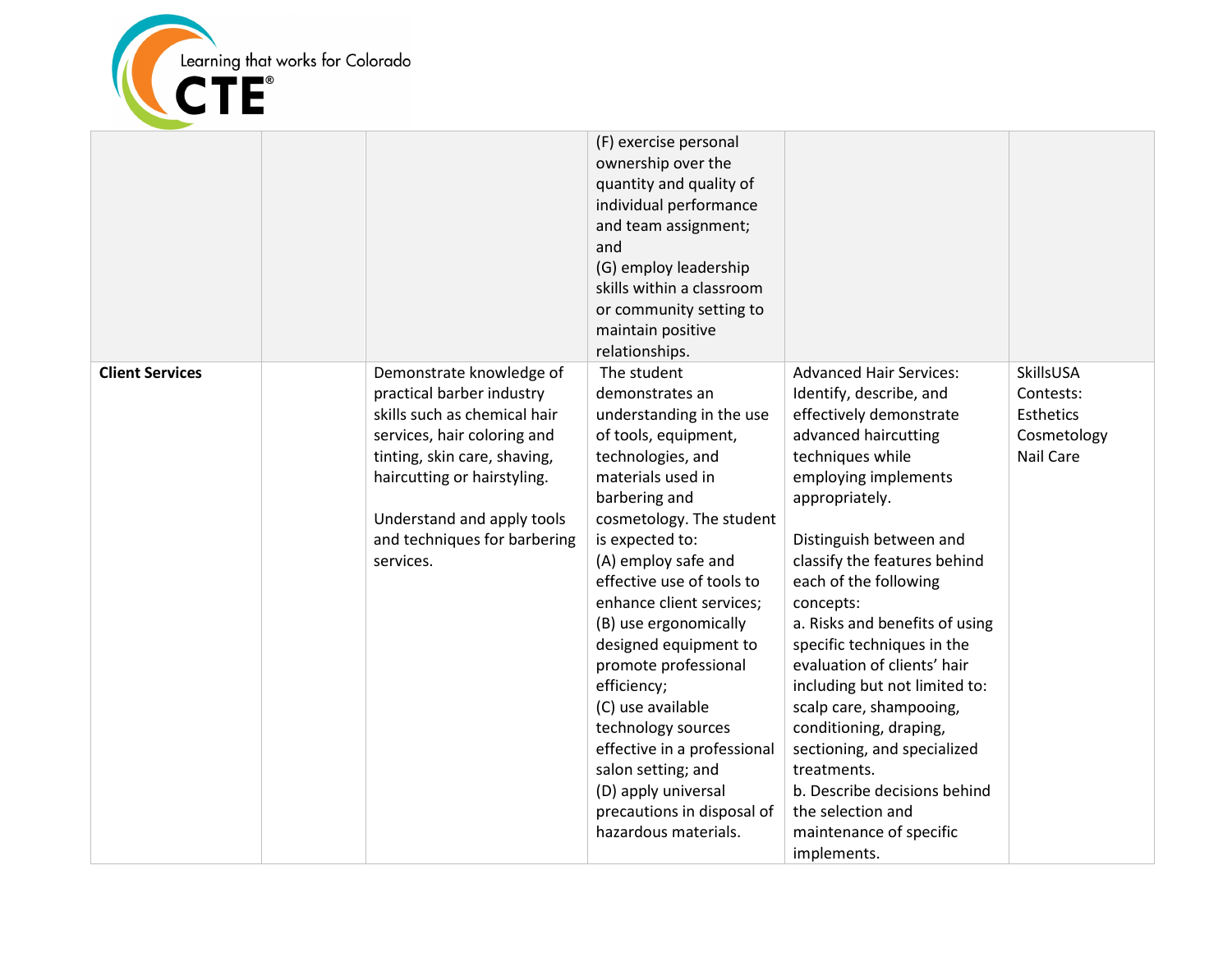

| The student applies the    | c. Demonstra    |
|----------------------------|-----------------|
| academic knowledge and     | posture and     |
| practical skills to        | while comple    |
| simulated and actual       | haircutting a   |
| work situations. The       | techniques u    |
| student is expected to:    | elements and    |
| (A) apply client           | design.         |
| consultation skills to     |                 |
| guide individuals in       | Validate you    |
| recognizing concerns and   | using the tex   |
| making informed            | processes wi    |
| decisions;                 | haircuts. Exh   |
| (B) document client        | the differenc   |
| satisfaction, procedures,  | techniques.     |
| and products to facilitate |                 |
| ease of consultation in    | Create an illu  |
| future appointments;       | of different b  |
| (C) locate and compare     | braiding exte   |
| vendors to maximize        | techniques, r   |
| benefits for personal care | extensions, a   |
| clients, businesses, or    | used in braid   |
| organizations;             | correlation b   |
| (D) demonstrate            | techniques a    |
| understanding and          | type and text   |
| proficiency of basic       | condition, cu   |
| haircuts such as zero      | scalp abrasio   |
| degree, forty-five degree, | thinning or b   |
| ninety degree, and one     | textured sets   |
| hundred eighty degree;     | in braiding na  |
| (E) perform basic          | Demonstrate     |
| manicure, facial, and      | of all braiding |
| mock chemical service      | extension ter   |
| application as required    |                 |
| for the state practical    | Research and    |
| exam; and                  | an informativ   |
|                            | rationale for   |

ate appropriate body positions eting advanced Ind hairstyling using the d principles of

r actions when durizing ithin specific hibit and explain the in texturizing

ustrative graphic braiding and ension materials in and implements ling. Analyze the etween braiding and a client's hair ture, scalp arl configuration, ons, and hair alding. Classify s and styles used atural curly hair. e understanding g and braiding chniques.

d summarize in ve essay the cosmetologists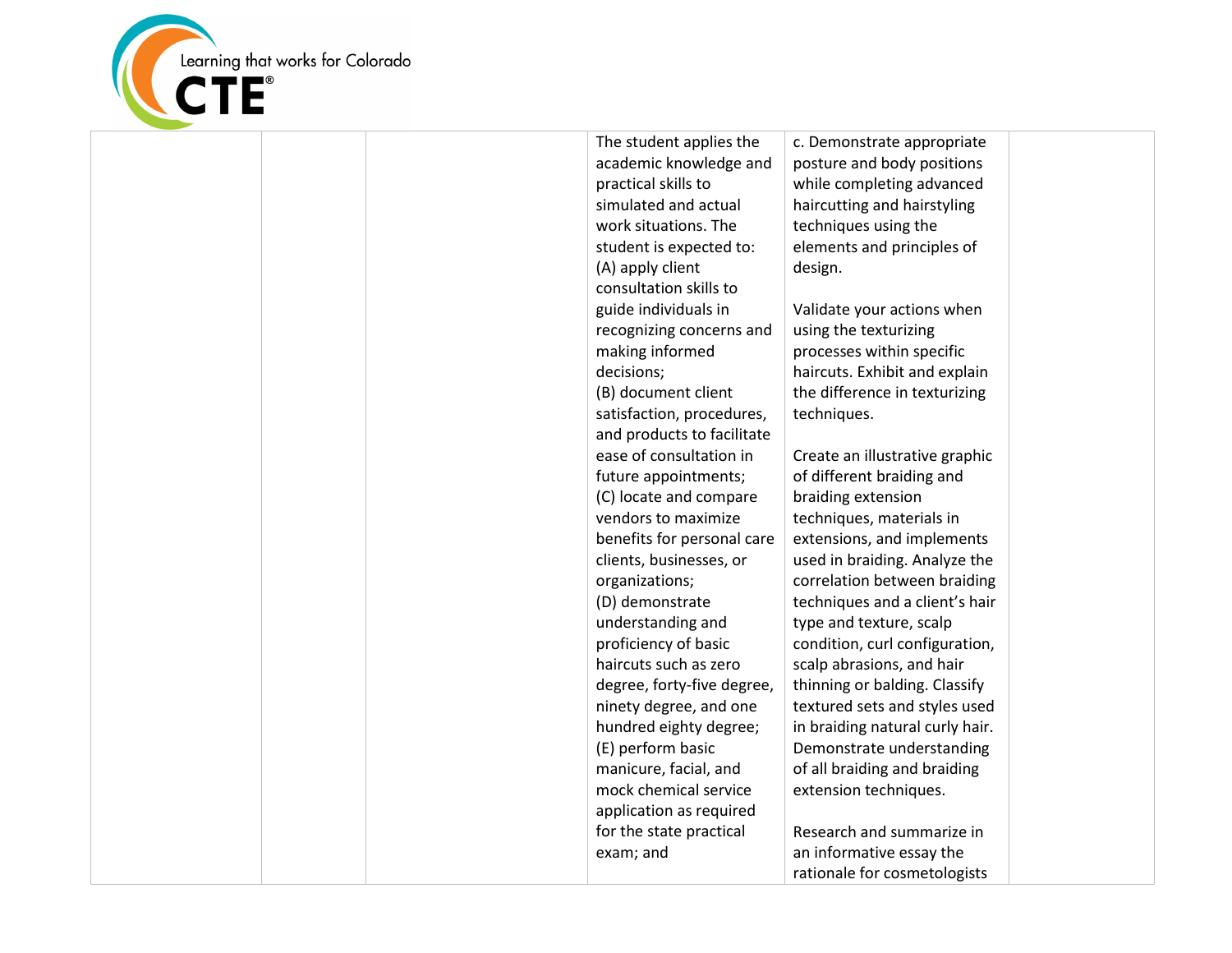

|  | (F) execute shampooing, | to study wig and hair            |  |
|--|-------------------------|----------------------------------|--|
|  | permanent waving, curl  | enhancements include the         |  |
|  | demonstration, blow     | following discussion topics:     |  |
|  | drying, and thermal     | the differences between          |  |
|  | curling service as      | human hair and synthetic         |  |
|  | required for the state  | hair and categories of wigs      |  |
|  | practical exam.         | and hairpieces and their uses.   |  |
|  |                         | Include styling tips for clients |  |
|  |                         | related to categories of wigs,   |  |
|  |                         |                                  |  |
|  |                         | hairpieces, and extensions.      |  |
|  |                         | Advanced Techniques in           |  |
|  |                         | <b>Chemical Services:</b>        |  |
|  |                         | Perform an effective             |  |
|  |                         | consultation, hair analysis,     |  |
|  |                         | and chemical texture service     |  |
|  |                         | for a client.                    |  |
|  |                         | Write a reflection explaining    |  |
|  |                         | the positive and negative        |  |
|  |                         | outcomes of the                  |  |
|  |                         |                                  |  |
|  |                         | consultation, analysis, and      |  |
|  |                         | chemical texture service.        |  |
|  |                         | Analyze concepts related to      |  |
|  |                         | chemical textures services to    |  |
|  |                         | demonstrate the following        |  |
|  |                         | while adhering to all            |  |
|  |                         | directions and safety            |  |
|  |                         | procedures:                      |  |
|  |                         | a. Perm techniques               |  |
|  |                         | b. Hair relaxing techniques      |  |
|  |                         | c. Curl re-forming (soft curl    |  |
|  |                         | permanents)                      |  |
|  |                         |                                  |  |
|  |                         | Evaluate concepts related to     |  |
|  |                         | advanced haircoloring            |  |
|  |                         |                                  |  |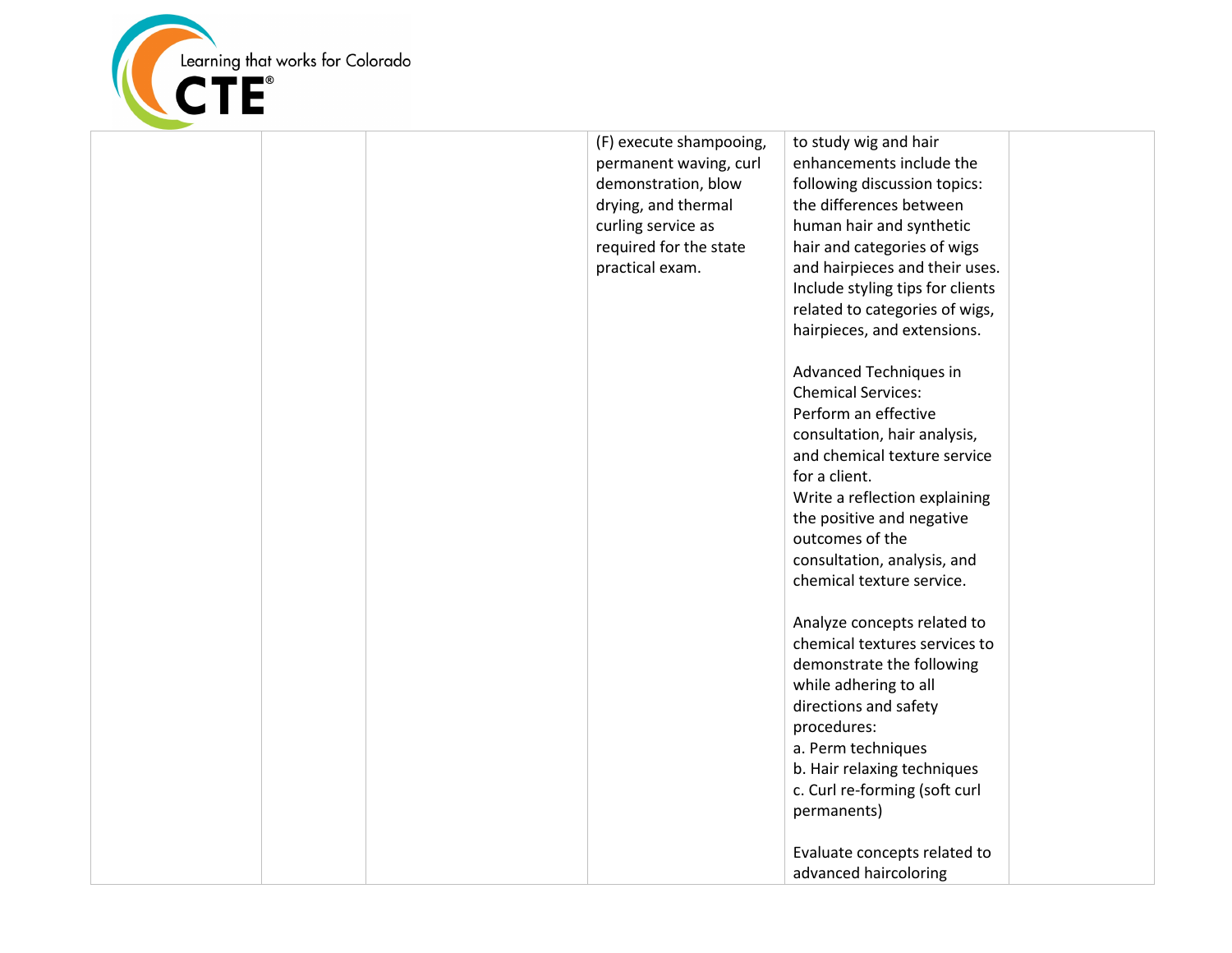

|                                                                                                                                |                                                                                                                                                                                                                                                                                                                                                                |                                                                                                                                                                                                                                                                                                                                                 | techniques and demonstrate<br>proper procedures while<br>adhering to all directions and<br>safety procedures.<br>Analyze, describe, and<br>demonstrate the methods for<br>highlighting, including<br>common methods as well as<br>specialized methods for<br>current trends.<br>Investigate special challenges<br>in specific hair colors and                                                                                                  |  |
|--------------------------------------------------------------------------------------------------------------------------------|----------------------------------------------------------------------------------------------------------------------------------------------------------------------------------------------------------------------------------------------------------------------------------------------------------------------------------------------------------------|-------------------------------------------------------------------------------------------------------------------------------------------------------------------------------------------------------------------------------------------------------------------------------------------------------------------------------------------------|------------------------------------------------------------------------------------------------------------------------------------------------------------------------------------------------------------------------------------------------------------------------------------------------------------------------------------------------------------------------------------------------------------------------------------------------|--|
|                                                                                                                                |                                                                                                                                                                                                                                                                                                                                                                |                                                                                                                                                                                                                                                                                                                                                 | corrective solutions. Write an<br>informative narrative<br>including discussion on<br>effective color correction,<br>gray hair, damaged hair, red<br>haircolor, brunettes, blondes,<br>and other special conditions.                                                                                                                                                                                                                           |  |
| Laws, Rules, and<br><b>Regulations (This</b><br>section may be<br>taught in any of the<br>courses in the<br>pathway sequence.) | Understand the laws, rules,<br>and regulations established<br>by Colorado State Statute<br>and the Colorado<br>Department of Regulatory<br>Agencies pertaining to<br>barbering and cosmetology<br>professions.<br>Practice professional, ethical,<br>and legal behavior,<br>responding thoughtfully to<br>diverse perspectives and<br>resolving contradictions | The student<br>demonstrates knowledge<br>of rules and regulations<br>established by the<br>Colorado Department of<br><b>Regulatory Agencies</b><br>(DORA) Office of Barber<br>and Cosmetology. The<br>student is expected to:<br>(A) apply health and<br>safety policies and<br>procedures;<br>(B) recognize risks and<br>potentially hazardous | Research and summarize in a<br>clear and coherent narrative<br>the legislative and electoral<br>processes of state<br>governments as it relates to<br>cosmetology actions using<br>public documents, textbooks,<br>or government websites.<br>Identify your role as well as<br>the role of public agencies in<br>supporting elected officials to<br>meet goals and objectives,<br>and in endorsing approved<br>legislation or participating in |  |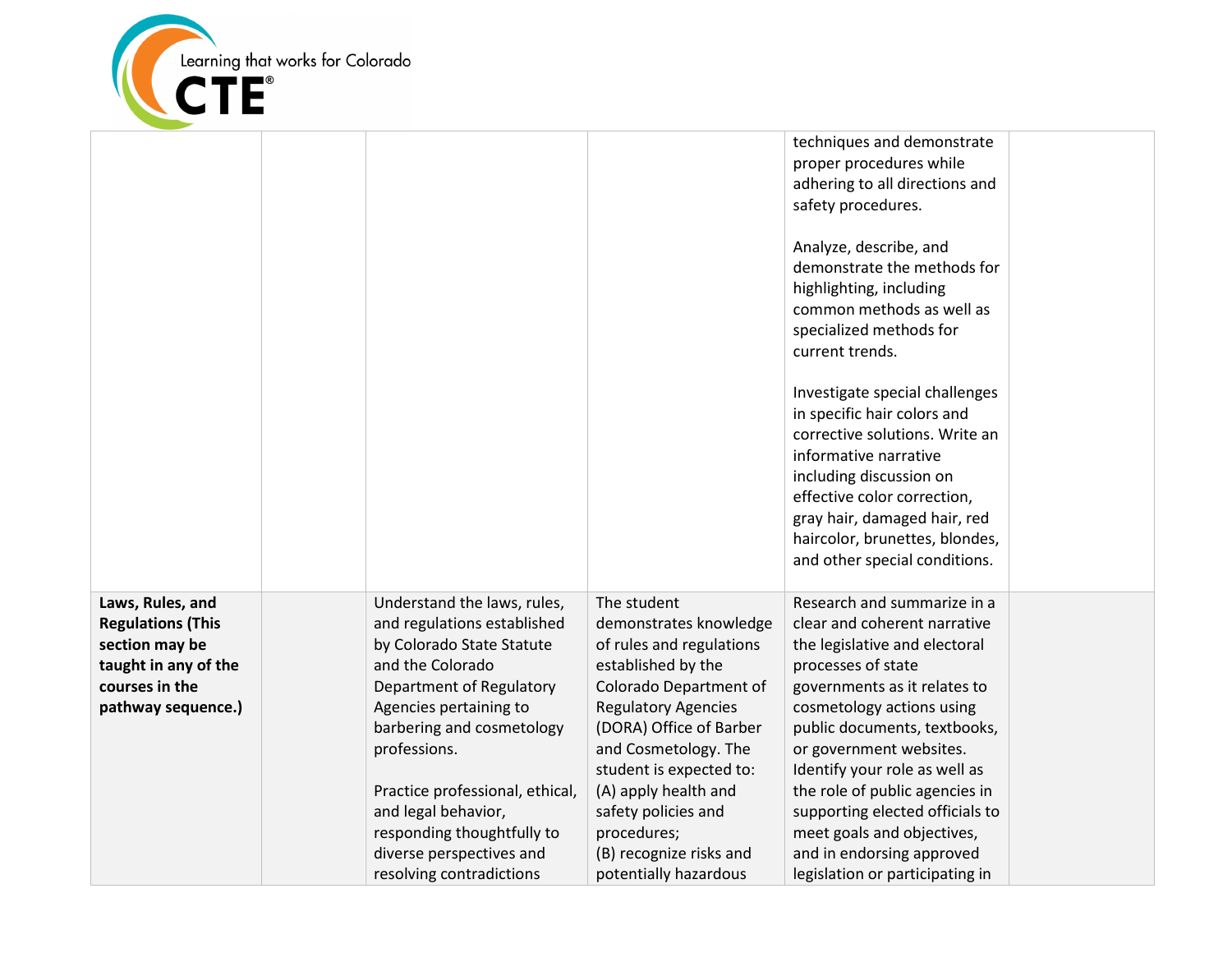

| when possible, consistent<br>with applicable laws,<br>regulations, and<br>organizational norms. | situations in compliance<br>with the state rules and<br>regulations;<br>(C) comply with all<br>applicable rules, laws,<br>and regulations;<br>(D) navigate the DORA<br>website for exam<br>eligibility, exam<br>procedures, and other<br>information related to<br>licensing;<br>(E) identify licensure and<br>renewal requirements of<br>the licensee or licensed<br>barbering establishment<br>or school; and<br>(F) explain the<br>importance of personal<br>integrity, confidentiality,<br>and ethical behavior in<br>the workplace. | the public rule-making<br>process.<br>Gather research and analyze<br>information from the<br>Colorado Department of<br><b>Regulatory Agencies (DORA)</b><br>Office of Barber and<br>Cosmetology Licensure.<br>Generate a visual<br>representation (e.g., chart,<br>diagram, brochure, etc.) to<br>illustrate important<br>connections to the following:<br>a. Sanitation, disinfection,<br>and safety laws: cleaning and<br>disinfecting of implements<br>and equipment, cleaning and<br>disinfecting work<br>environment, and sanitary<br>procedures and pathogens<br>b. Licensing, certification, and<br>industry credentialing<br>requirements<br>c. Legal responsibilities,<br>behaviors, and<br>practices/procedures (ethical<br>vs. unethical, legal vs. illegal)<br>Assemble a list of<br>professional and governing<br>organizations that provide<br>professional development for<br>cosmetologists in Colorado.<br>In a written narrative,<br>describe the benefits of |  |
|-------------------------------------------------------------------------------------------------|------------------------------------------------------------------------------------------------------------------------------------------------------------------------------------------------------------------------------------------------------------------------------------------------------------------------------------------------------------------------------------------------------------------------------------------------------------------------------------------------------------------------------------------|---------------------------------------------------------------------------------------------------------------------------------------------------------------------------------------------------------------------------------------------------------------------------------------------------------------------------------------------------------------------------------------------------------------------------------------------------------------------------------------------------------------------------------------------------------------------------------------------------------------------------------------------------------------------------------------------------------------------------------------------------------------------------------------------------------------------------------------------------------------------------------------------------------------------------------------------------------------------------------|--|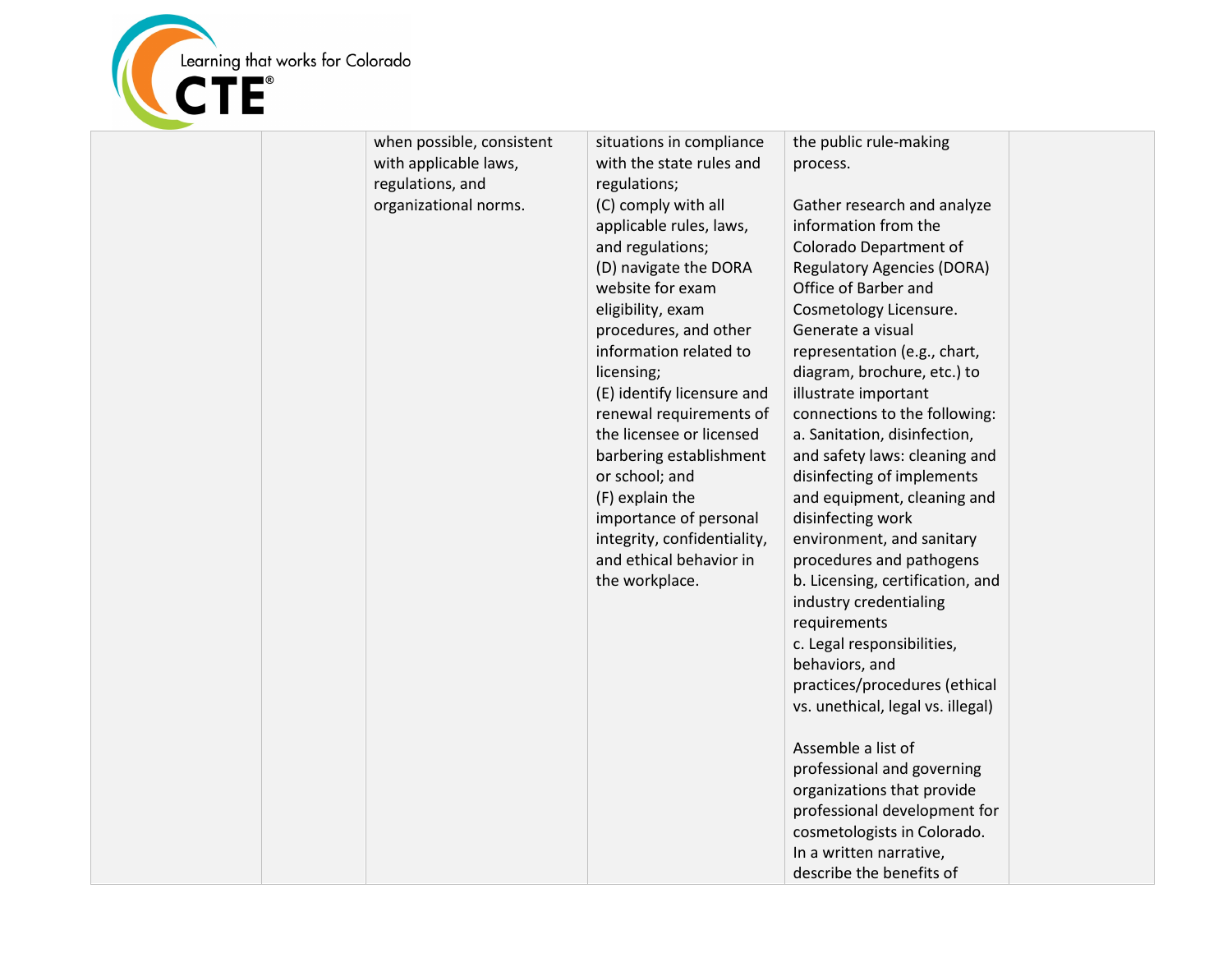

|                                          |                                                                                                              |                                                                                                                                                                                                                                                                                                                                                                                                                                                                                                                                                                                                                                                                                   | ongoing professional<br>development including the<br>state requirements in<br>Colorado for cosmetology<br>and barbering professions.                                                                                                                                                                                                                                                                                                                                                                                                                                                                                                                                                                                                                                     |  |
|------------------------------------------|--------------------------------------------------------------------------------------------------------------|-----------------------------------------------------------------------------------------------------------------------------------------------------------------------------------------------------------------------------------------------------------------------------------------------------------------------------------------------------------------------------------------------------------------------------------------------------------------------------------------------------------------------------------------------------------------------------------------------------------------------------------------------------------------------------------|--------------------------------------------------------------------------------------------------------------------------------------------------------------------------------------------------------------------------------------------------------------------------------------------------------------------------------------------------------------------------------------------------------------------------------------------------------------------------------------------------------------------------------------------------------------------------------------------------------------------------------------------------------------------------------------------------------------------------------------------------------------------------|--|
| <b>Salon Business</b><br><b>Concepts</b> | Investigate concepts in<br>ownership and<br>entrepreneurial enterprise<br>for beauty industry<br>businesses. | Student understands<br>basic business operations<br>and environments for<br>beauty industry shops<br>and salons. Student is<br>expected to:<br>(A) describe key<br>components of the<br>barbering business<br>startup process and the<br>entrepreneur<br>environment;<br>(B) evaluate the role of<br>entrepreneurship in the<br>U.S. economy, and<br>differentiate between<br>sole proprietorship,<br>partnership, limited<br>liability company (LLC),<br>and corporations;<br>(C) explain the purpose of<br>a business plan, and list<br>the four major parts<br>typically included<br>(business description,<br>management plan,<br>marketing plan, and<br>financial plan); and | Conduct a research project<br>on salon ownership and<br>management of finances.<br>Identify the responsibilities,<br>functions, and processes and<br>create a visual representation<br>(e.g., presentation, poster,<br>brochure, etc.) that<br>incorporates the following<br>components:<br>a. Describe the<br>responsibilities, functions,<br>and processes of shop<br>ownership and management<br>of finances.<br>b. Explain the concerns for<br>salon environment (i.e.,<br>location, design, and<br>atmosphere) and how the<br>concerns impact the<br>functions and processes.<br>c. Research the correlation<br>between salon/shop layout<br>and effective management of<br>employees.<br>d. Create a budget for a shop<br>owner, include all essential<br>factors. |  |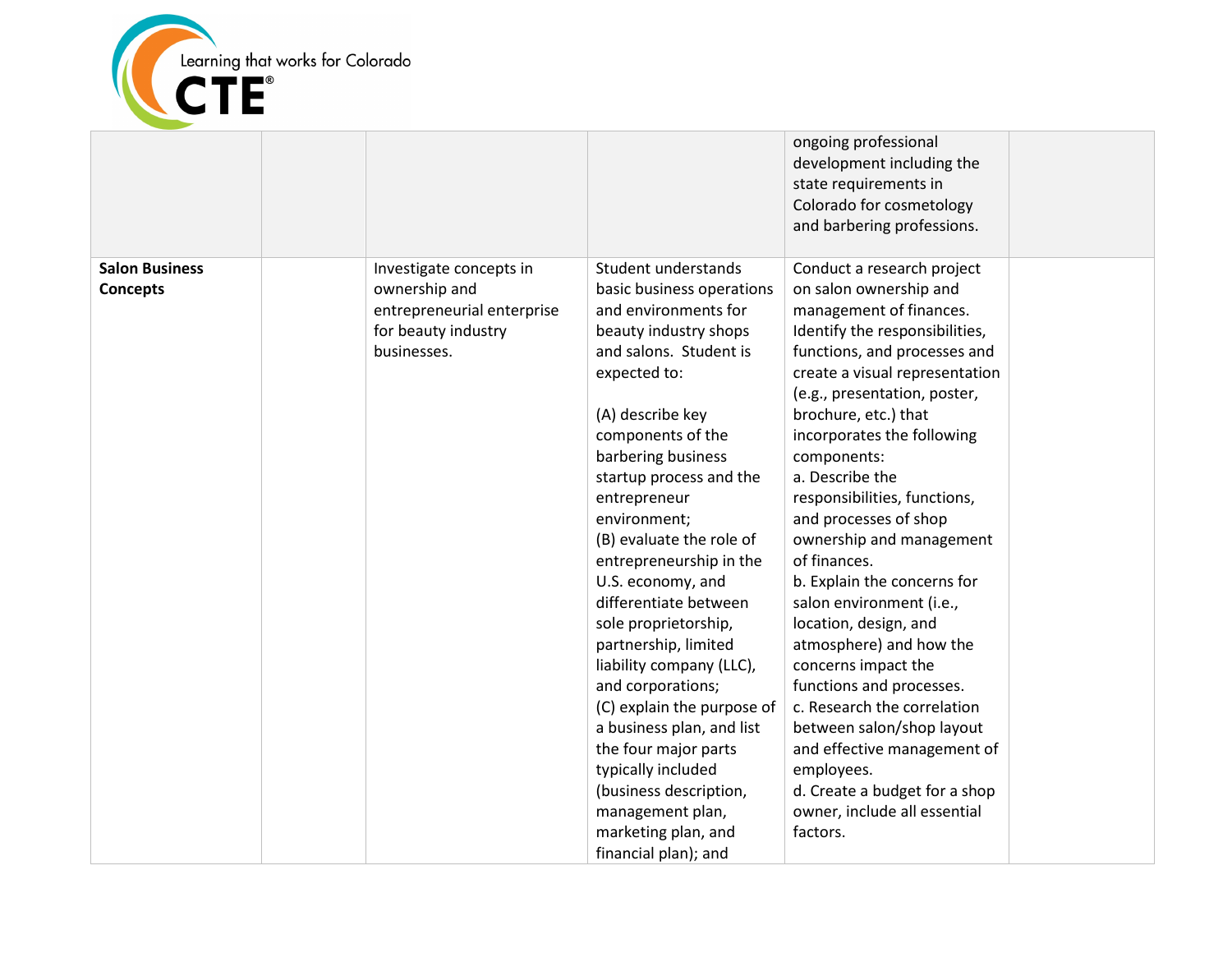

|                                   |                                                                                                                                                     | (D) explore ways that<br>shops create positive<br>business environments.                                                                                                                                                                                                                   | Work in a team to identify<br>local area businesses and<br>other entities that provide<br>cosmetology services.<br>Conduct phone or face-to-<br>face interviews with a<br>business to find out the<br>specific services offered, fee<br>structure, location(s) and<br>hours, contact information<br>and other information people<br>seeking such services might<br>require. As a class, compile a<br>referral guide to barbering<br>services in your area.<br>Barbering services might<br>include but are not limited<br>to:<br>a. Haircutting<br>b. Coloring<br>c. Hair Styling<br>d. Shampoo and Conditioning<br>e. Chemical Texture Services<br>f. Shaving |  |
|-----------------------------------|-----------------------------------------------------------------------------------------------------------------------------------------------------|--------------------------------------------------------------------------------------------------------------------------------------------------------------------------------------------------------------------------------------------------------------------------------------------|---------------------------------------------------------------------------------------------------------------------------------------------------------------------------------------------------------------------------------------------------------------------------------------------------------------------------------------------------------------------------------------------------------------------------------------------------------------------------------------------------------------------------------------------------------------------------------------------------------------------------------------------------------------|--|
| <b>State Board</b><br>Preparation | Understand and apply<br>practical skills and<br>knowledge in preparation for<br>State Board licensure for<br>barber and cosmetology<br>professions. | <b>Students practice State</b><br><b>Board Examination</b><br>including practical and<br>written portions. Student<br>is expected to:<br>(A) identify where to<br>obtain the examination<br>information required for<br>State licensure;<br>(B) understand the<br>testing requirements for | Summarize in a written, oral,<br>or digital presentation (i.e.<br>use of portfolio) exhibiting a<br>thorough understanding of<br>the following Cosmetology<br>Theoretical topics:<br>a. Sanitation, disinfection,<br>and safety<br>b. Client Consultation and<br><b>Professional Conduct</b><br>c. Hair and Scalp Structure                                                                                                                                                                                                                                                                                                                                   |  |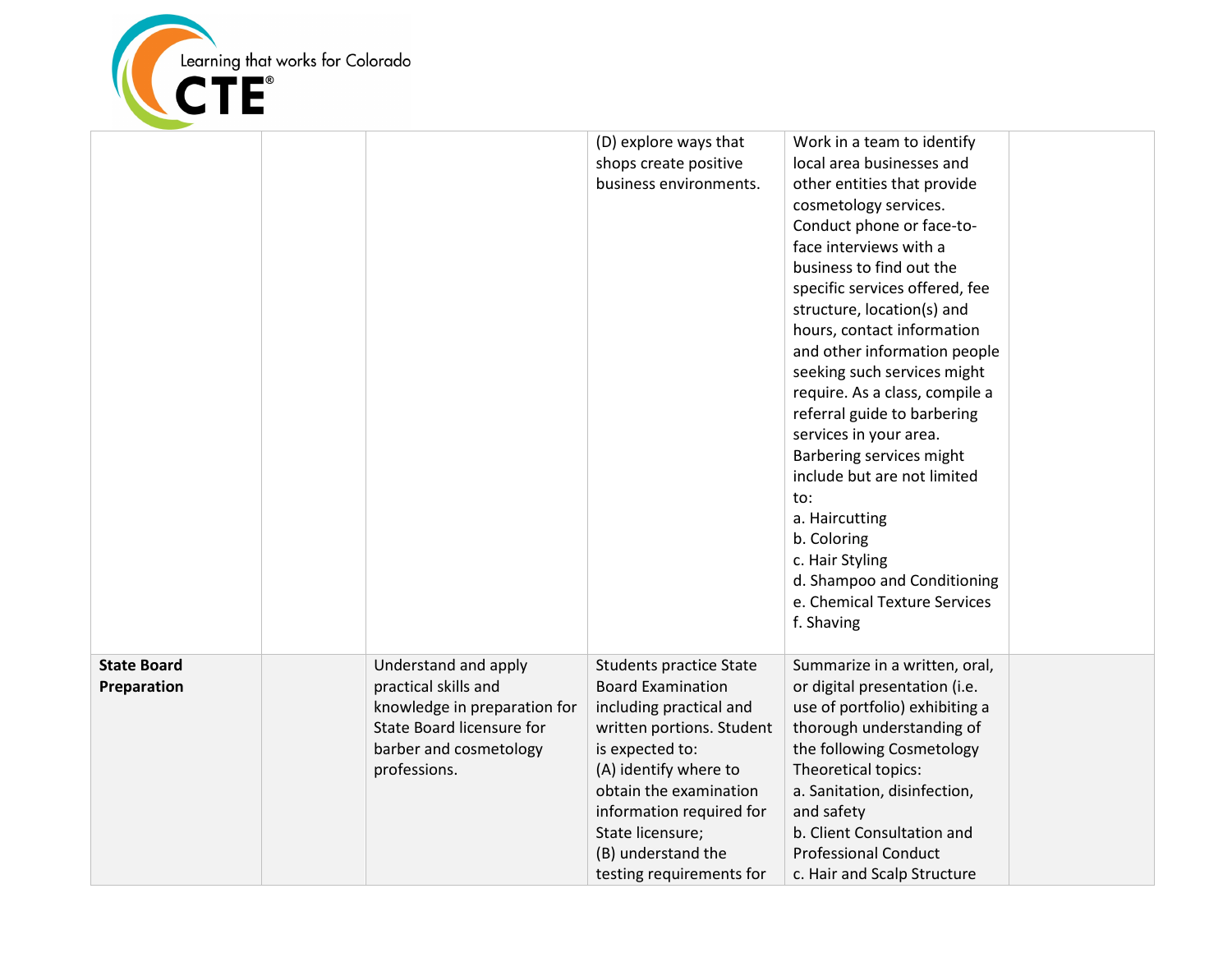